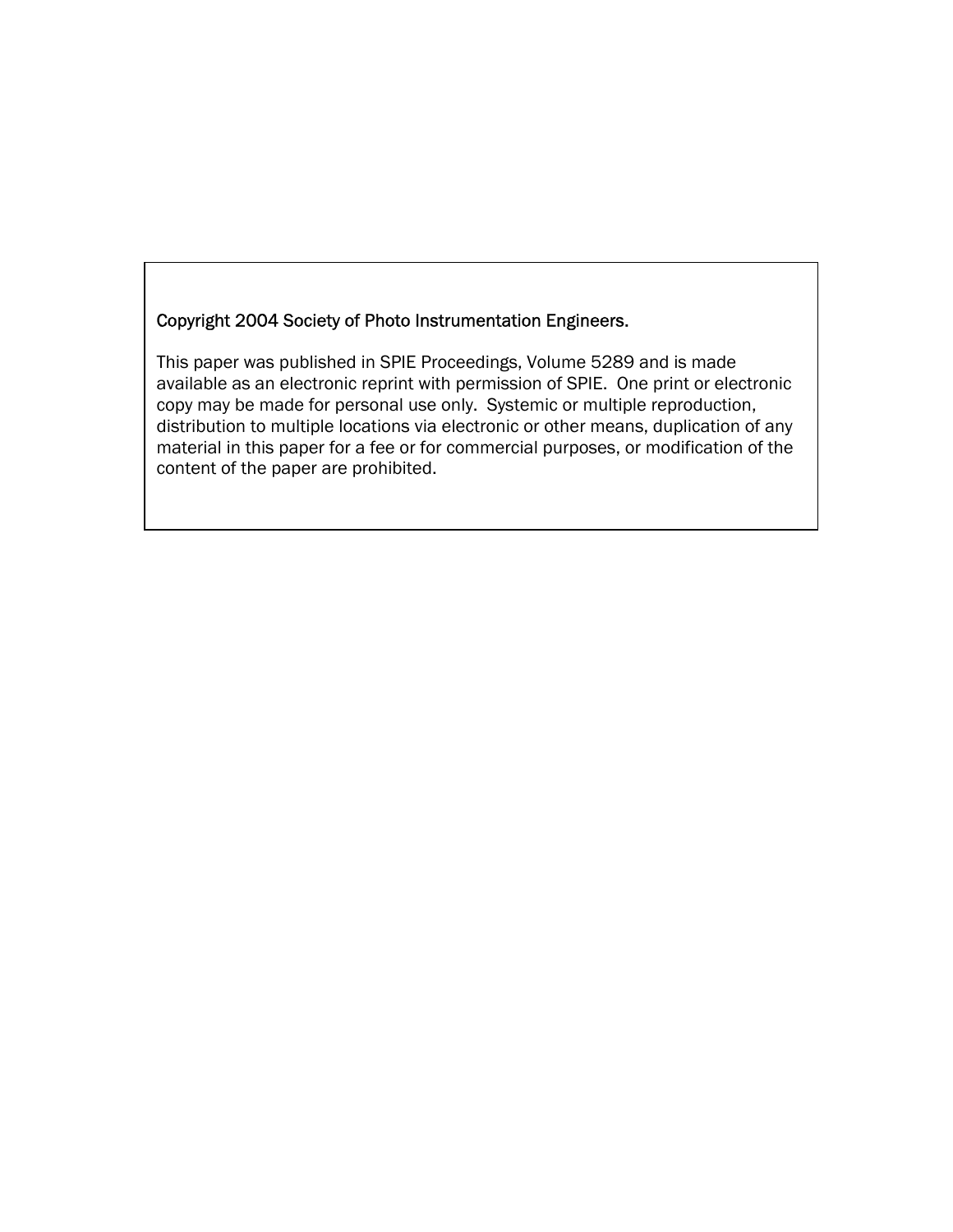# Novel Polarization Interference Filters For Wide Spectral Tuning of an Optical Null

Hugh J. Masterson and Jay. E. Stockley Boulder Nonlinear Systems, 450 Courtney Way, Lafayette Colorado 80026

#### **ABSTRACT**

Novel tunable polarization interference filters (PIF) employing active liquid crystal devices are presented, and the principles of operation are described. Filter designs are presented based on a requirement for tunable nulls in the visible and near infrared spectral regions of high optical density, for protection from intense electromagnetic radiation outside of the spectral range of interest which can saturate an imaging or sensor system. Two types of PIFs are presented with their modeled results and device performances. Analog filters in a generalized Lyot-Ohmann geometry are presented which are capable of tuning an optical null through 260 nm, by employing a single active device per filter stage. Binary filters are also presented which can switch between two complimentary and non-overlapping spectral states. Both types of filter can operate in a "normally on" state with a broadband "white light" throughput.

Keywords: Tunable polarization interference filters, liquid crystal devices, wide spectral tuning, high optical density.

#### 1 INTRODUCTION

In the past three decades CCD camera and night vision technology have revolutionized the ability to image low light scenes. Imaging and sensor technology operates over a broadband spectrum covering the visible to near infrared and is thus susceptible to saturation from any relatively intense light source within this region. The provision of some tunable filter means to block out an unwanted portion of the visible to near infrared (NIR) spectral region is highly desirable for inclusion in the general imaging technology arsenal. A tunable filter capable of moving a high optical density (OD) absorption band to a desired location within the detection band of silicon would provide an agility for imaging and sensor systems which would allow them to operate with improved performance across a wide range of technologies. In addition to protection for unwanted intense radiation, the proposed technology would offer discrimination between different spectral signatures which would be useful for multispectral imaging in remote sensing, or in pattern recognition where spectral information is important. Night vision technology would also benefit from this addition, in circumstances where unwanted visible radiation threatened to obscure the image field.

Present tunable filter technology is often limited to rotating filter wheels or similar mechanical devices with moving parts where aperture sizes suitable for imaging are required, such as in hyperspectral or multispectral imaging. Technologies such as the acousto-optic tunable filter offer very narrow linewidths and high throughput, but the former feature in conjunction with the narrow field of view (FOV) make them unsuitable for broadband imaging. The preferred solution for tunable filter development in the present context is to use liquid crystal (LC) based polarization interference filters (PIFs)<sup>1</sup>. LC tunable filters have been proposed and demonstrated<sup>2</sup>, mainly using the Lyot-Ohmann filter geometry<sup>3,4</sup> and employing zero-twist nematic liquid crystal voltage controllable waveplates<sup>5</sup>. However, these filters, although successfully tuning across a desired spectral band are typically "passband" rather than "stopband" oriented in that they focus on transmitting a desired spectral region for applications such as RGB color separation, where even significant leakage in the stopband is not problematic for visual color perception. In addition, typical tunable color filters employing nematic liquid crystals suffer from poor field of view and are limited by a slow  $(\sim 100 \text{ ms})$  response time.

In the present report we present a series of tunable PIFs employing primarily smectic C\* Ferroelectric liquid crystal (FLC) rotatable waveplates<sup>6</sup> as the active elements with the focus on achieving high OD tunable or switchable stopbands. Because of the high (ms) switching speeds of the smectic C\* devices, the filters demonstrated can operate in tunable stopband mode, or in their "normally on" state where they can be rapidly dithered at video frame rates between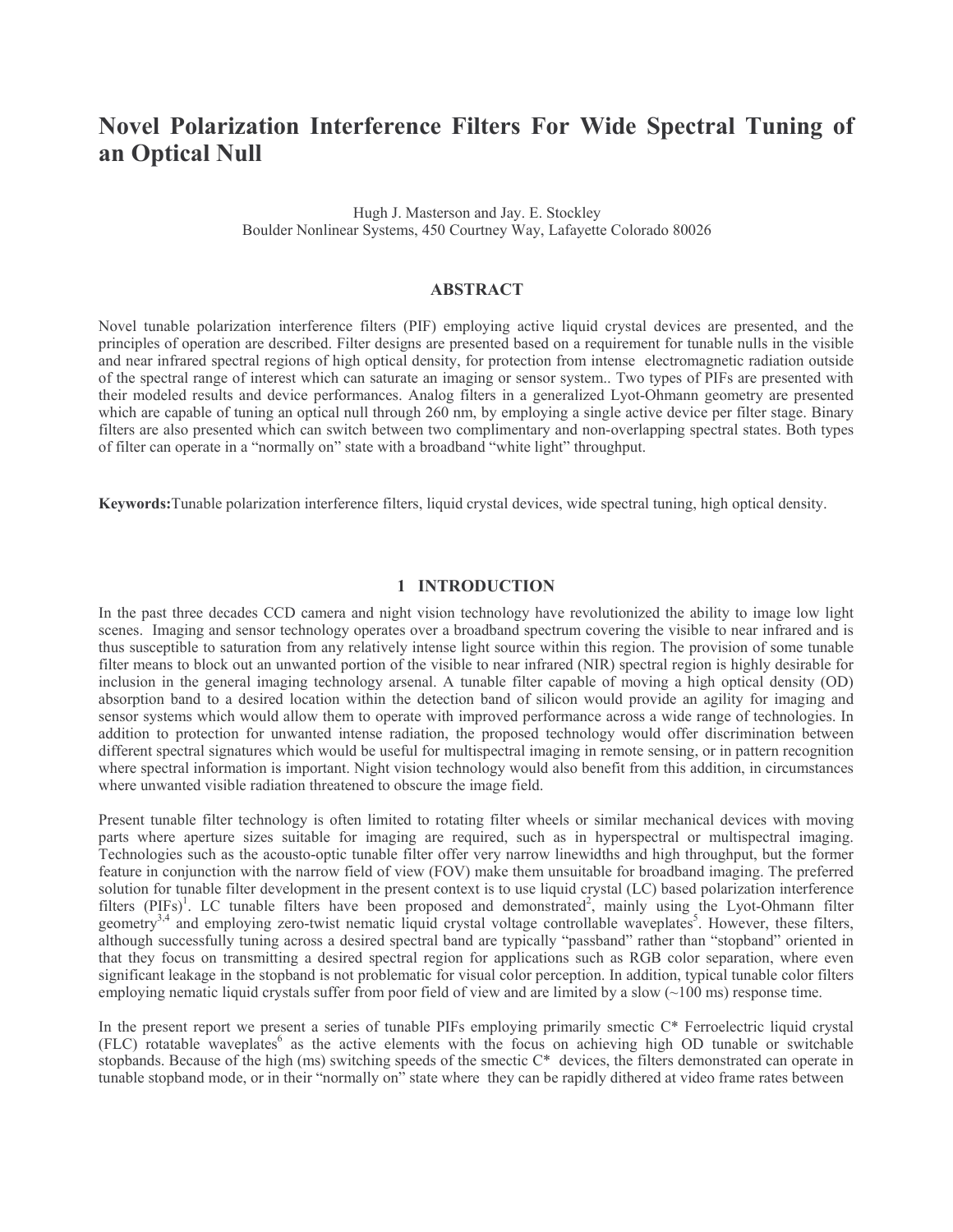

**Figure 1** A classic 4 stage Lyot-Ohmann filter with characteristic transmission spectra<sup>4</sup>

complimentary spectral state to give a perceived "white light" broadband throughput. In addition they offer improved FOV performance over their nematic based counterparts. Two different types of approaches are used to block a desired wavelength region; an analog filter approach and a binary filter approach. The former filters can be tuned continuously across the visible or NIR spectral regions and the latter can be switched between complimentary non-overlapping spectral states. Both types of filter are polarization interference based and can be considered as in terms of generalized Solc or Lyot-Ohmann filter geometries. The analog filter principle is demonstrated with broadband low order devices to achieve maximum spectral tuning width and deep nulls although the principle can be extended to higher order multistage devices. The filters presented are compared with modeled results using a Windows based 4x4 Mueller matrix software package which uses real polarizer and retarder material data in the calculations.

#### 2 FILTER DESIGN

#### 2.1 Analog Filter Design

The analog filters presented are constructed on the principle of the Lyot-Ohmann filter<sup>2,3</sup>. In this well known design, filter sections consisting of a pair of polarizers with parallel axes and a birefringent element at  $45^{\circ}$  to the polarization direction are cascaded together. In the classical design scheme, the optical thickness of the birefringent elements increases geometrically in a 1:2:4. ratio, however, other design schemes are also possible and in this sense we refer to the Lyot-Ohmann filter in a general sense. The classical filter has a  $sinc^2$  transmission function and exhibits a transmission peak at the design wavelength with oscillating sidebands, as shown in Figure 1. In the present context the sidebands are undesirable and the filter geometries were adjusted to eliminate these and bring the sideband energy into the central peak. One or two stage filters were designed and investigated for simplicity, with the principles being extendable to multistage devices. Tuning is achieved by appropriately varying the phase retardation in each stage while keeping the necessary filter geometry.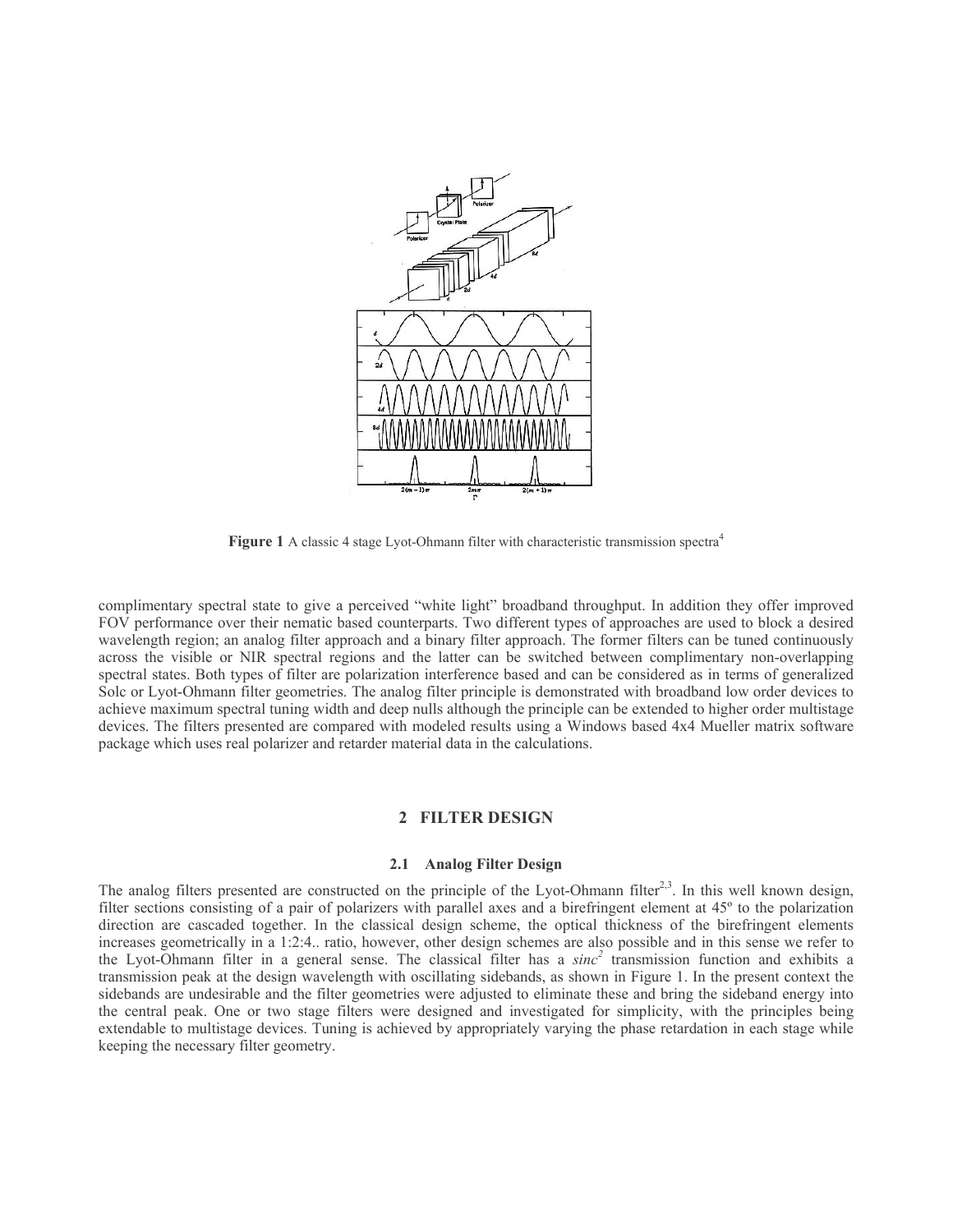

**Figure 2** Basic analog tuning configuration with an active FLC device employed to switch out different wavelength nulls as described in the text.

Unlike nematic LC devices which can act directly as voltage controlled phase modulators by rotating the optic axis perpendicularly to the plane of the cell, smectic FLC devices, which have an in plane optic axis must be coupled with additional elements if they are to function as phase modulators. Fortunately this can be achieved by means of the quarterwave-halfwave-quarterwave (QHQ) cell described by Title et al<sup>7</sup> which is the basis of the tuning mechanism of the analog filters reported here. This arrangement of retarding elements is a specific solution of the case of three birefringent plates, the first and last having identical retardations and parallel optic axes (fast axes) and the central element having variable orientation. This was shown by Pancharatnam<sup>8</sup> to be equivalent to a single element of retardation  $\delta$ , possessing a optic axis inclined at an angle  $\theta$  to the optic axes of the identical outermost plates. Here  $\delta$  and  $\theta$  are given by

$$
\cos(\delta/2) = \cos 2\delta_1 \cos \delta_2 - \sin 2\delta_1 \sin \delta_2 \cos 2\rho \tag{1}
$$

and

$$
\cot 2\theta = \csc 2\rho(\sin 2\delta_1 \cot \delta_2 + \cos 2\delta_1 \cos 2\rho)
$$

where  $2\delta_1$  is the retardance of the first and last plates,  $2\delta_2$  is that of the central plate, and  $\rho$  is the angle between the optic axes of the central plate and the other two. If the outermost elements are chosen with half the optical thickness of the central element then at a wavelength  $\lambda_0$ , halfwave for the central element, the combination will behave as a QHQ cell. In this case

 $(2)$ 



**Figure 3** Illustration of a basic analog tuning stage. The FLC device tunes about the angle  $30+\pi/2$  by  $\pm \Delta$ .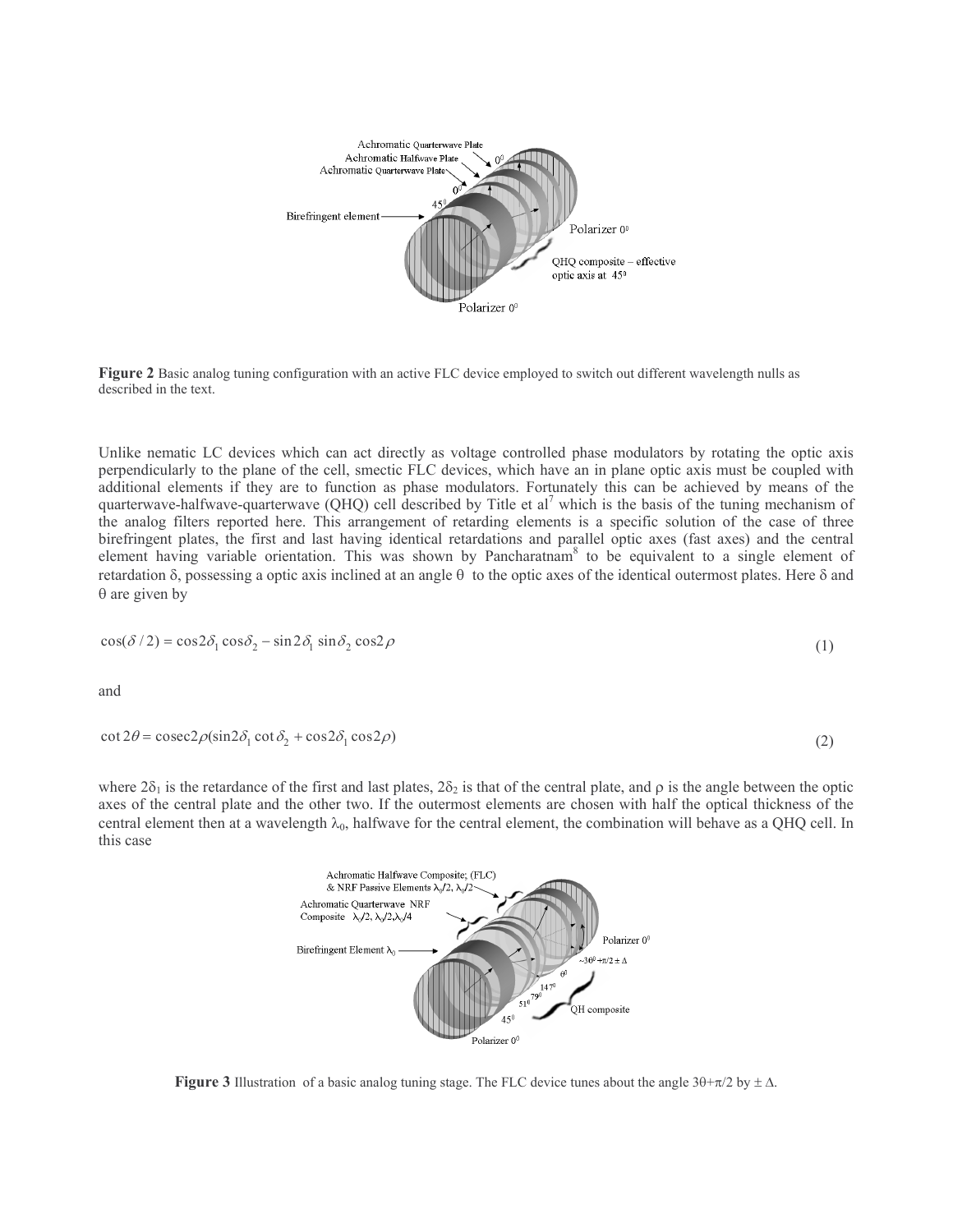$\delta = -4 \rho$  (modulo  $2 \pi$ )

and

 $\cot 2\theta = 0$ 

so that the effective optic axis of the QHQ cell is always at 45° to the optic axes of the outer quarterwave plates. Here the retardation is linearly proportional to the angular position of the optic axis of the halfwave plate and a total analog rotation of  $\pi/2$  of the halfwave plate optic axis produces a  $2\pi$  change in the retardation.

Since the present application involves spectral tuning across a band of wavelengths the QHQ cell must operate everywhere in this region. This requires that the quarterwave and halfwave elements be achromatic in the tuning range. An achromatic QHQ cell of this type can be used for achromatic tuning of the retardation of a birefringent element, and when the complete assembly is placed between parallel polarizers as shown in Figure 2 with the optic axis at  $45^{\circ}$  to the polarization axes, the optical null may be tuned across the spectral band by varying  $\delta$  as described.

A more in depth analysis of the QHQ modulator<sup>9</sup> reveals that in a single tuning stage such as shown in Figure 2, the last quarterwave element may be dispensed with without affecting the wavelength dependent transmission function. In fact this quarterwave-halfwave (QH) structure is conceptually easier to understand as a spectral tuning device. Briefly, the output of the birefringent element consists of a multitude of wavelength dependent elliptical polarizations. The quarterwave analyzer transforms these elliptical polarizations into linear polarizations with wavelength dependent angular orientation and the rotatable halfwave plate tunes the peak or null across the wavelength band.

The QH structure described above forms the tuning capability of the analog filters presented. Passive quarterwave elements are fabricated from a threefold stack of NRF retarder layers from Nitto Denko Inc based on the model by Pancharatnam<sup>6</sup> which combines two halfwave plates and an a quarterwave plate at  $\lambda_0$ , at appropriate angles with respect to the input plane of polarization. The output light has undergone a  $\lambda/4$  retardation and is roughly circular over a broad wavelength range containing  $\lambda_0$ . With a center wavelength of 589 nm, the above scheme exhibits achromatic quarterwave behavior from 400nm to 780nm. A similar element can be constructed for the NIR spectral region of 700nm to 1000 nm.

The achromatic halfwave component of the QH cell is again achromatic over a finite wavelength span and must again be constructed from elements oriented in the appropriate manner. The halfwave plate arrangement is loosely based on the design of Koester<sup>10</sup> employing two halfwave retarder elements at the design wavelength and oriented with slow (or fast) axes at  $\theta^{\circ}/4$  and  $3\theta^{\circ}/4$  to the plane of the input polarization. It is noted that the standard operation of the Koester halfwave plate requires that both elements be tunable to maintain the correct angular ratio so that two FLC devices were thought to be necessary initially. However, it was found through modeling efforts that the first element could remain static while still maintaining a large tuning width by varying the optic axis orientation of the second element, which in this case is an FLC cell. Furthermore, it was found that centering the second element at approximately  $3\theta + \pi/2$ , yielded superior performance in terms of null optical density. Tuning of the FLC cell optic axis  $\pm \hat{\Lambda}^0$  about its midpoint location therefore, controlled the spectral output of the filter. A new experimental liquid crystal compound with an 80° double tilt angle enabled the fabrication of filters with a 260 nm tuning range using a single active element in a filter stage. The FLC device is capable of analog voltage control of the LC director orientation despite being confined in the surface stabilized model <sup>6</sup>. To the authors knowledge, this spectral tuning width has not been achieved previously with smectic LC controlled tunable filters.

The actual orientation of active and passive elements to achieve optimal performance varied from filter to filter and was found through filter modeling, taking into account the dispersive behavior of the FLC and passive retarder elements.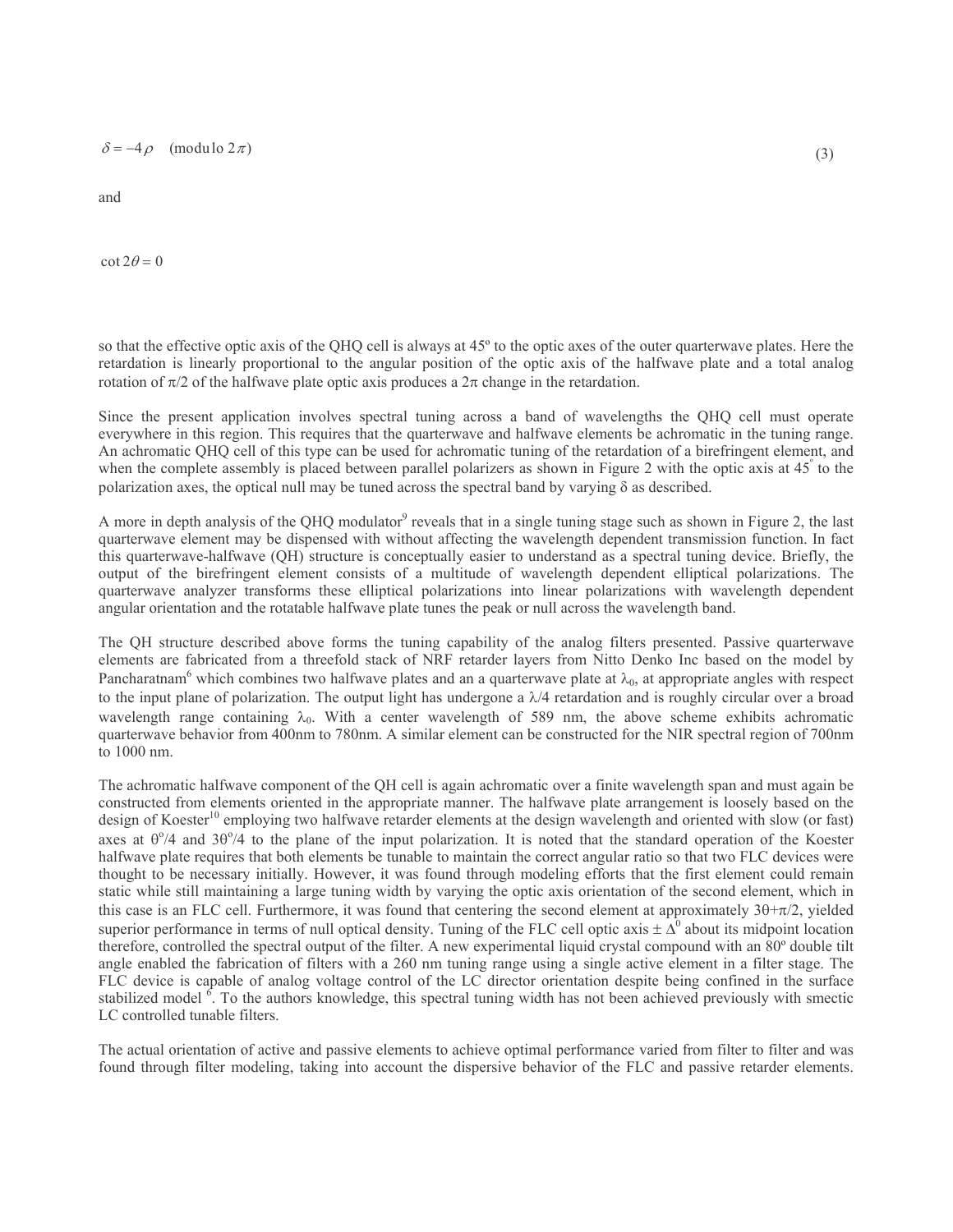Figure 3 shows the basic structure of the practical analog filter stage. Constructed devices usually required more elements than shown in Figure 3, since individual passive elements of the quarterwave of halfwave section were often constructed from more than one sheet of NRF material with crossed or parallel fast axes to give an additive or subtractive result to meet the design wavelength. This process could be simplified by acquiring single NRF layers for the required wavelength. These subcomponents were themselves adjusted in relative angular orientation according to modeling results to achieve further optimization. Optimizing the null OD by adjusting these angles was in some cases at the cost of a reduction in transmission in the passbands.

For initially investigation these tunable filters it was decided to achieve the maximum possible tuning angle per stage to exploit the angular range of the FLC rotatable waveplates. In the context of this work, it is required to tune a null across the spectral band. This will occur when the birefringent element is halfwave in the region of the tuning band, or

$$
\phi = (2m+1)\pi = \frac{2\pi \Delta nd}{\lambda}; \quad m = 1, 2, 3, .......
$$
\n(4)

where  $\phi$  is the birefringence of the tuning stage including the optical thickness of the birefringent element and the applied phase of the OH cell and  $\Delta$ nd is the relative optical path difference for the o and e rays. From (4) it is evident that the separation between nulls at the m<sup>th</sup> and  $(m+1)$ <sup>th</sup> order is given by

$$
S = \frac{2 \phi \lambda}{(2m+3)(2m+1)}
$$
  
from (4)  

$$
= \frac{2\pi\lambda}{(2m+3)}
$$
 (5)

If the tuning range is given by  $\Delta\lambda$ , then the number of nulls in the tuning range is approximated by

$$
N \approx \frac{\Delta\lambda (2m+3)}{2\pi\lambda} \tag{6}
$$

where  $\lambda_c$  is taken as the mid wavelength of the tuning range and the null wavelength. Equation 6 neglects dispersion and the increase in null spacing with wavelength but is approximately correct for arbitrary  $m$ . Taking the first derivative of Equation 4 gives

$$
d\lambda = \frac{2\pi \Delta nd}{\phi^2} d\phi
$$
  
=  $\frac{\lambda}{\phi} d\phi$  (7)

which gives the tuning increment in the spectral null for an incremental change in phase. Combining Eqs (4), (6) and (7)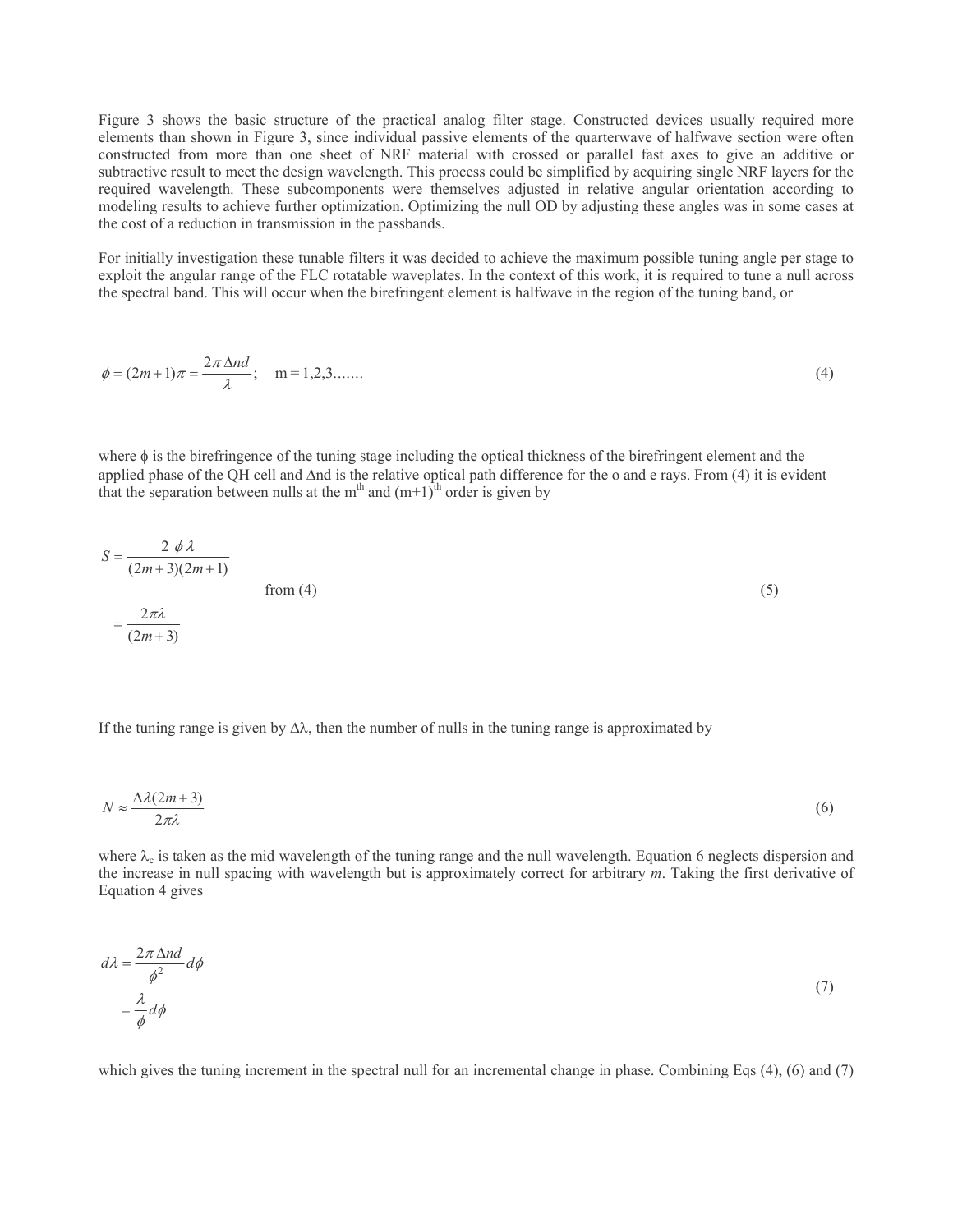and integrating, the fraction of the spectral band  $\Delta\lambda$  which can be tuned for a change in birefringence  $(\phi \phi_o)$ , is given by

$$
F = \frac{(2m+3)}{(2m+1)} \frac{1}{2\pi^2} \int d\phi
$$
  
=  $\frac{(2m+3)}{(2m+1)} \frac{1}{2\pi^2} (\phi - \phi_o)$  (8)

From this result it is seen that the maximum tunable fraction occurs for a zero order birefringent element.

#### 2.2 Binary Filter Design

The binary filters investigated exploit the switching properties of the smectic FLC cell specifically designed to act as a 90° polarization rotator at the design wavelength. Unlike the analog filters described previously, the binary filters employ two independent filter stages separated by an intervening polarizer with an active FLC device and passive elements in each stage. The conceptual operation of these filters is straightforward. Each filter stage comprised of a retarder stack between polarizers, is engineered to transmit a complimentary spectral profile. Switching between these profiles



Figure 4 Basic structure of the binary filters described in the text.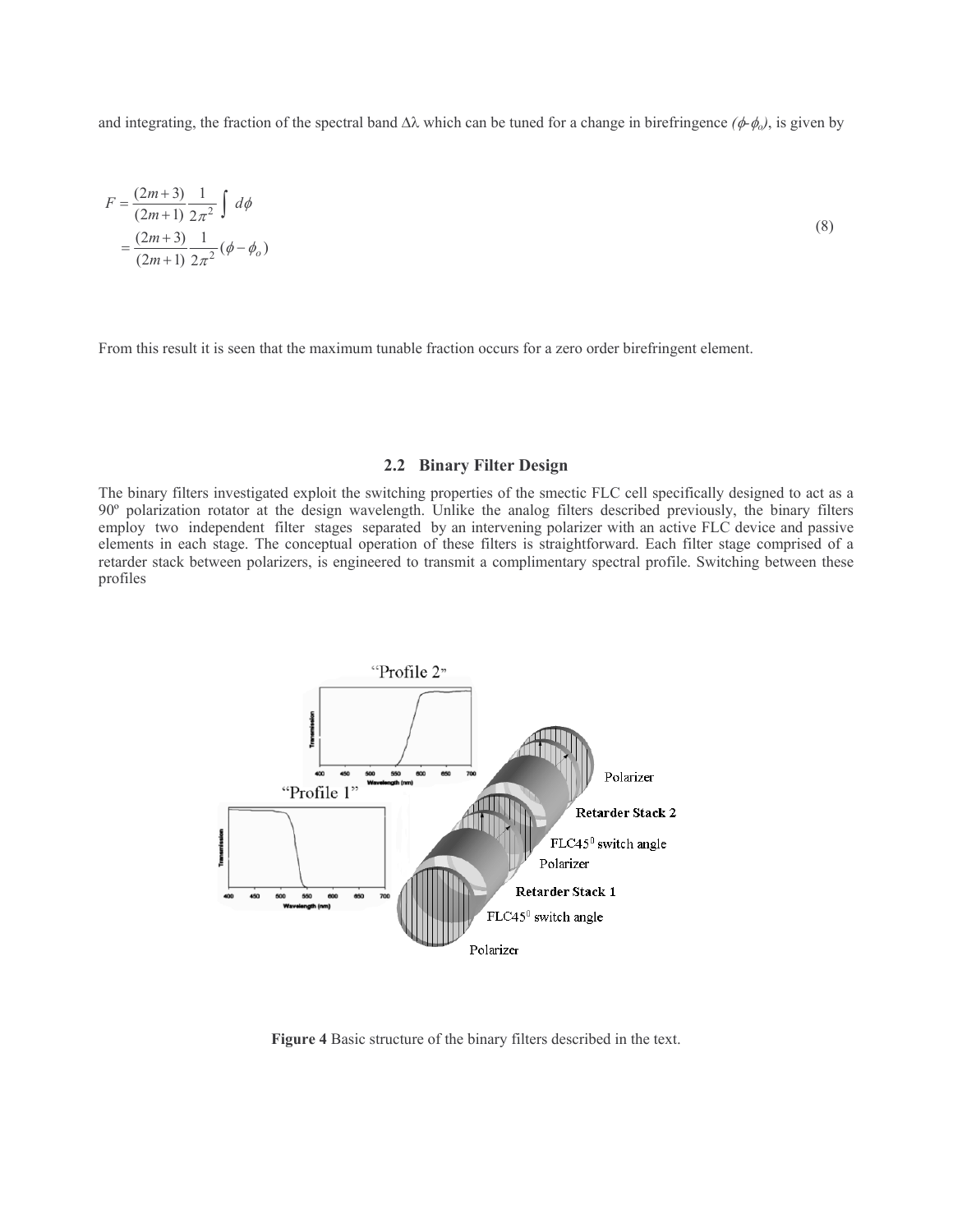

Figure 5 Double stage visible analog tunable filter.

is accomplished with the smectic FLC cells, each of which is halfwave at the center of the spectral range. Referring to Figure 4, when "profile 1" is transmitted, the optic axis of FLC1 is oriented parallel to the input polarizer and is invisible in the context of polarization interference. In contrast the optic axis of FLC 2 is switched through  $45^\circ$  so that a polarization rotation of  $90^{\circ}$  occurs at the design wavelength. Stage 1 transmits its design profile while stage 2 transmits the compliment of its design profile which is a transmission window for stage 1 since the spectral profiles are complimentary. In this mode "profile 1" is transmitted. By the same argument, reversing the polarity of each FLC device transmits "profile 2". By using the above scheme it is possible to rapidly dither between complimentary states to generate a "white light" state, to block both states to produce a "black state" and to switch from one compliment to the other when unwanted radiation falls in a particular spectral region.

The main consideration in the design of binary filters lies in the development of retarder stacks which transmit complimentary spectral profiles with minimal spectral overlap. In designing these retarder stacks the method of Harris and Chang<sup>11</sup> was employed which shows that a sequence of birefringent elements can be treated as a Fourier series in the frequency domain with the Fourier components relating directly to the angular position of the fast axes of the birefringent layers. Using this method various waveforms such as a triangular or square waveform can be synthesized by stacking a sequence of NRF retarder sheets in the correct angular orientation.

#### **3 RESULTS and DISCUSSION**

#### 3.1 Analog Filters

Figure 5 shows the construction of an analog filter designed for operation in the visible spectrum. The filter was constructed by combining layers of adhesive backed NRF retarder sheet at the appropriate angular orientation using an optical rotation stage. The retarder stack and FLC cell in each stage were aligned in an ANDO AQ-6315A spectrum analyzer by comparing the measured with the modeled spectrum and optimizing for maximum OD (given by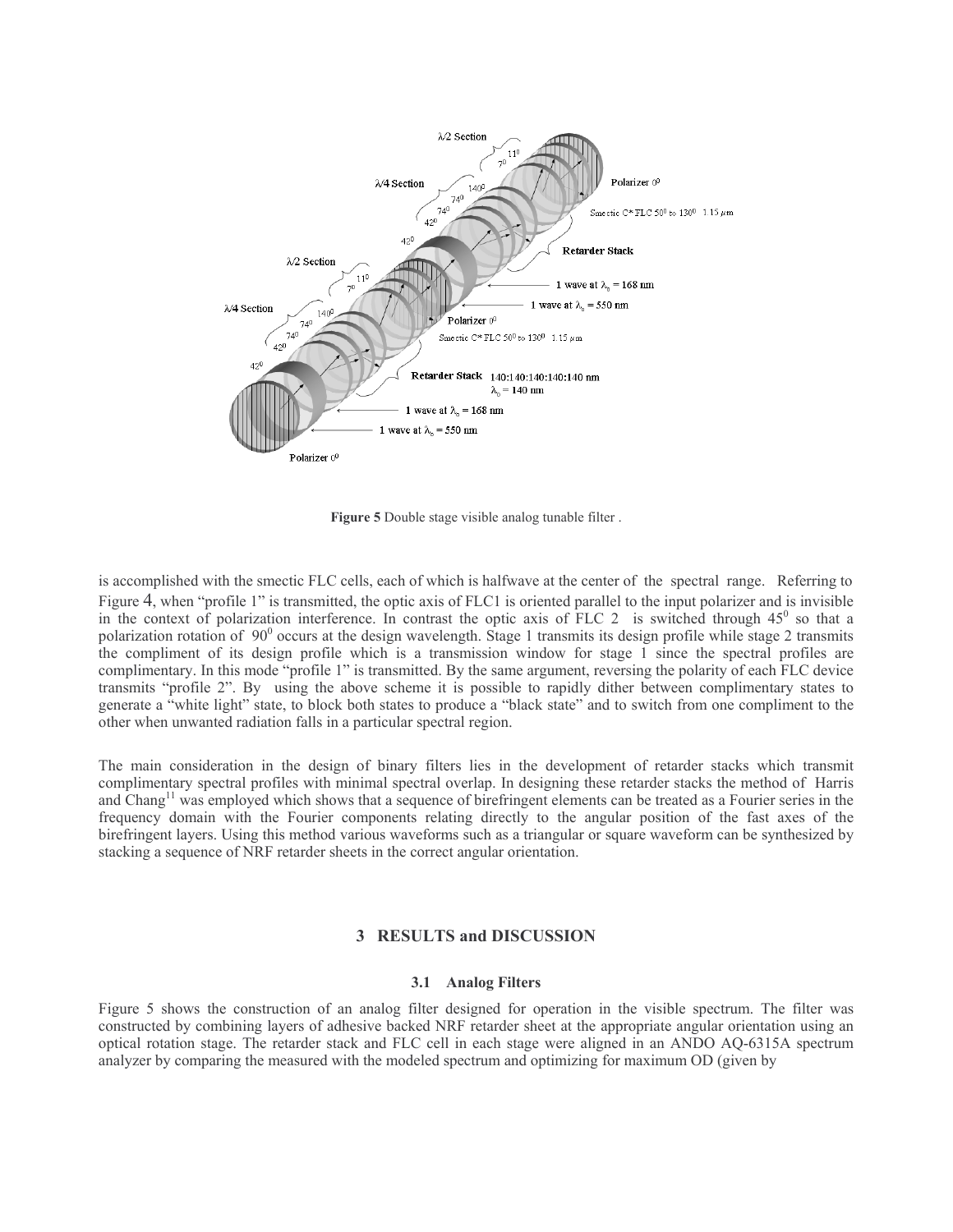

Figure 6 Transmission characteristics of the analog filter detailed in Figure 5: (a) modeled transmission spectra for unpolarized light, (b) modeled optical density, (c) measured transmission spectra for unpolarized light, measurement geometry (f) off-axis measurement of the null optical density at 530 nm.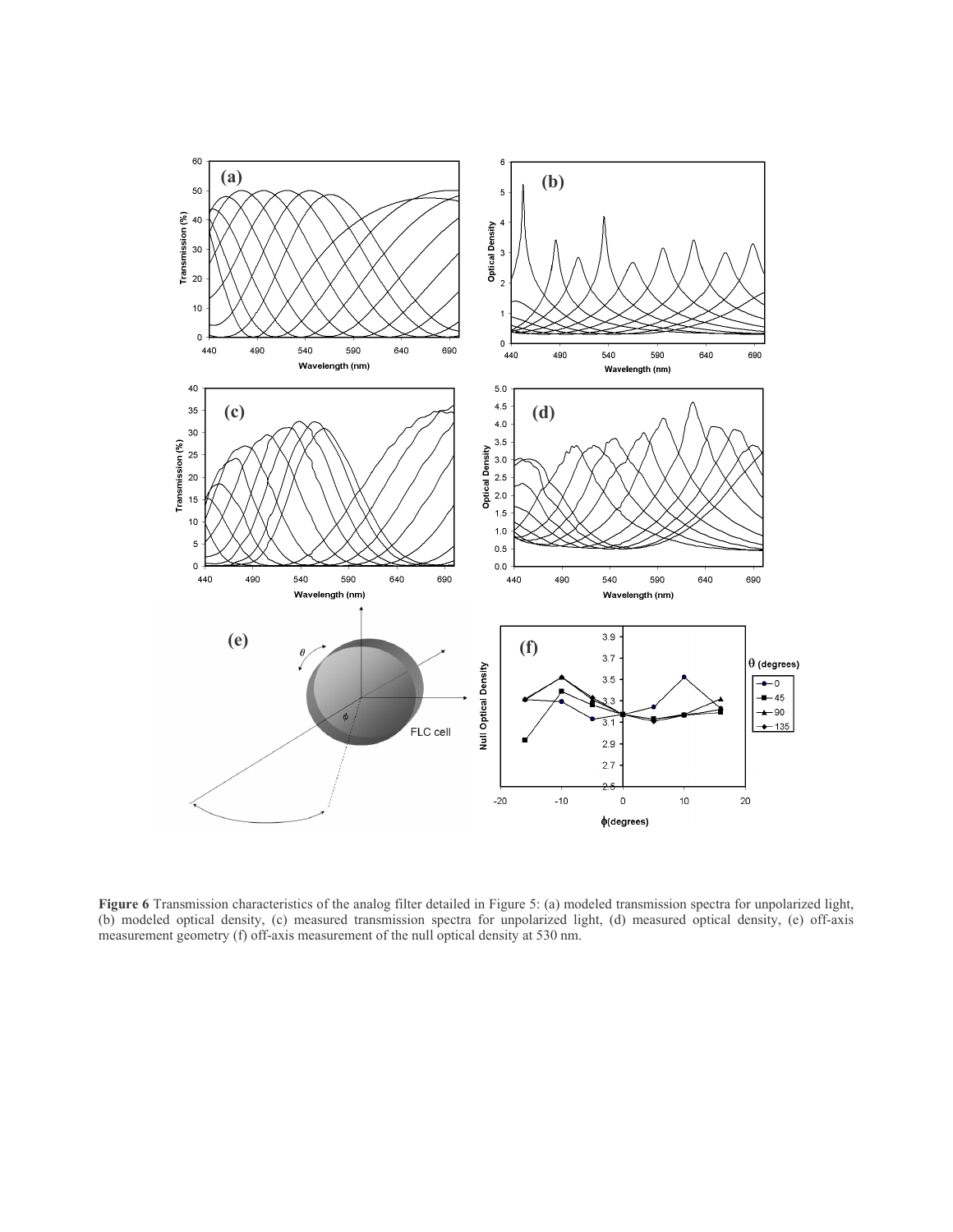

Figure 7 "Pseudo white-light" state of the 440 nm – 700 nm analog filter, obtained by rapid dithering between complimentary spectral states. Chromaticity plot shows the complimentary states and resulting "white" state.

 $Log_{10}$ (output transmission/input transmission)). High throughput antireflection coated dichroic polarizers from Nitto Denko Inc. were then affixed as shown in Figure 5.

The filter is a 1<sup>st</sup> order filter with a 260 nm spectral tuning and employs two identical stages with a single high tilt FLC device. It is possible also to construct the second stage to yield twice the birefringence of the first in the standard Lyot-Ohmann filter geometry although this is not simply a case of doubling the optical thickness of the birefringent element in the second stage. Dispersion in the NRF material and the FLC devices, coupled with the non standard filter geometry designed to maximize OD, requires significant modeling and investigation into the optimal configuration for a second stage. This applies generally to all analog filters in the present kind. The spectral transmission characteristics of the above filter, recorded with an ANDO spectrum analyzer, are shown in Figure 6. The entire tuning range shown is accessed by varying the FLC voltage through 28 V, which tunes the LC director through its entire angular range. It is noteworthy that the modeled OD is significantly higher than that observed in the constructed device suggesting that the filter can be optimized further. This could be achieved by applying a more critical alignment technique for NRF elements in addition to an exact characterization of the optic axis direction in each individual layer. Nevertheless the measured OD across the tuning range is consistently above 3 which is relatively strong. The present filter is insensitive to off-axis degradation in the  $\theta$ - $\phi$  region analyzed (Figure  $6(c)$ ). The angular position of the null did not vary significantly and the OD at the null remained close to 3.0. Further work is required to properly understand the off-axis performance of these filters. Finally the filter can operate in a pseudo "white light" state by rapidly dithering between two spectral states with roughly complimentary spectral profiles (Figure 7).

A second analog filter constructed for operation in the NIR (650 nm -910 nm) with a 260 nm tuning range is shown in Figure 8. A voltage change of 4.5 V is required to span the tuning range in this case, which switches the LC director through half of its angular range. In may be possible to design an NIR filter stage of higher order which exploits the full tuning range of the LC director and maintains the same spectral tuning width and this requires further analysis. Apart from the operating region, the operating principle is the same as in the case of the previous filter. In this case the filter is a zero order device with broadband spectra and wide nulls. Since the filter operates in the NIR, wire grid polarizers from Moxtek Inc were employed for this spectral region. Unfortunately these polarizers, as they are non absorbing, generate some leakage due to Fresnel reflections, thus reducing the OD at the nulls. Appropriate angular positioning of the polarizers can reduce this somewhat and eject the parasitic light out of the optical path. The off-axis performance of this filter is inferior to the previous case, possibly resulting from the fact that the NIR device employs a single stage only. In the case of the visible filter the two stages may have acted to compensate each other given that the stacks in each stage may be oriented in an orthogonal sense, although the filter was not deliberately constructed in this manner. The NIR filter can be dithered in a "white light" state in the same manner as with the visible filter. Figure 9 shows the transmission characteristics of the filter. Off-axis behavior is plotted in terms of the shift in the null which is significant in this case. Considerable leakage is also incurred at the null for off-axis viewing.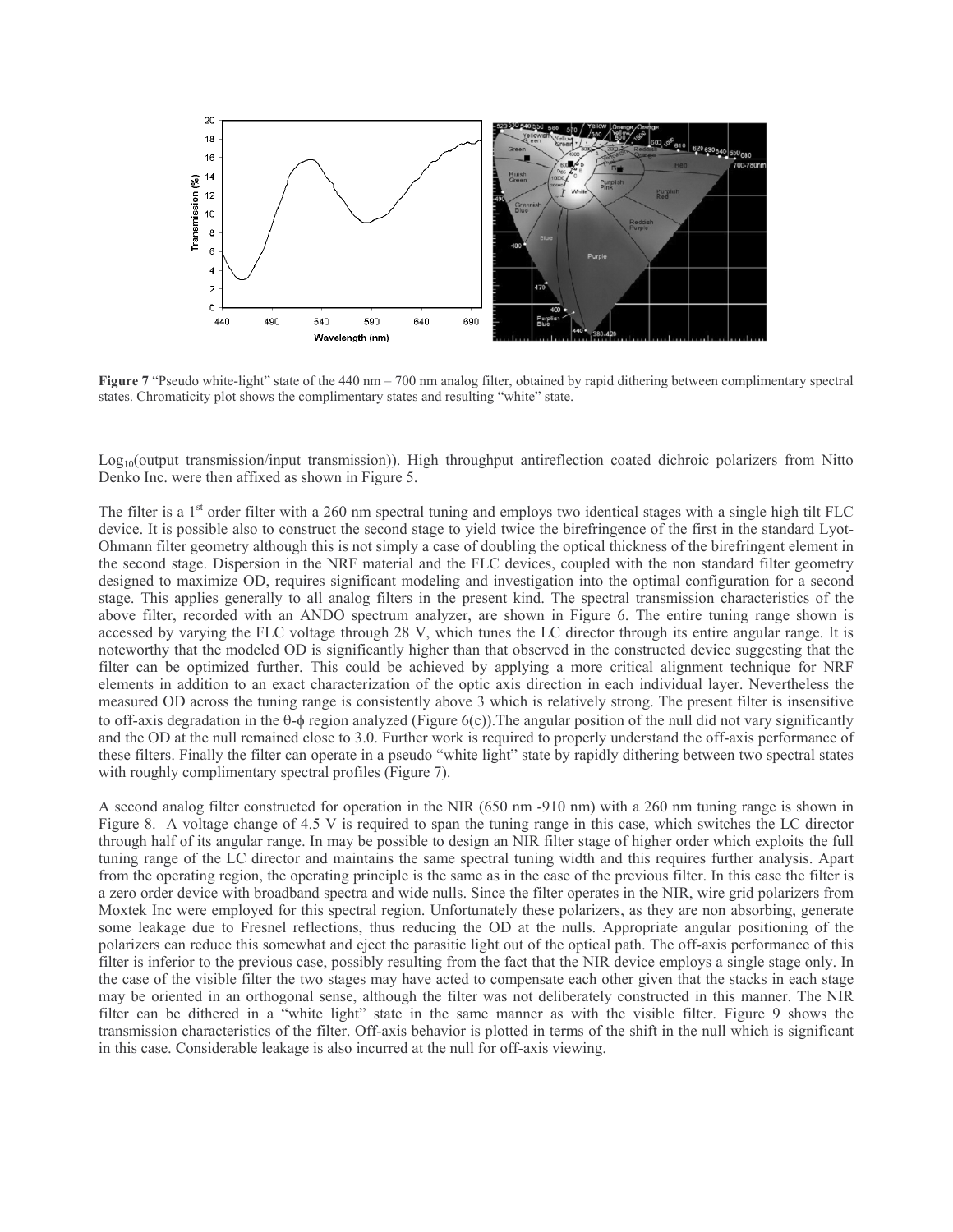

Figure 8 Single stage NIR analog tunable filter



Figure 9 Transmission characteristics of the NIR analog filter; (a) transmitted spectra for unpolarized light, (b) optical density plots, (c) off axis null shift.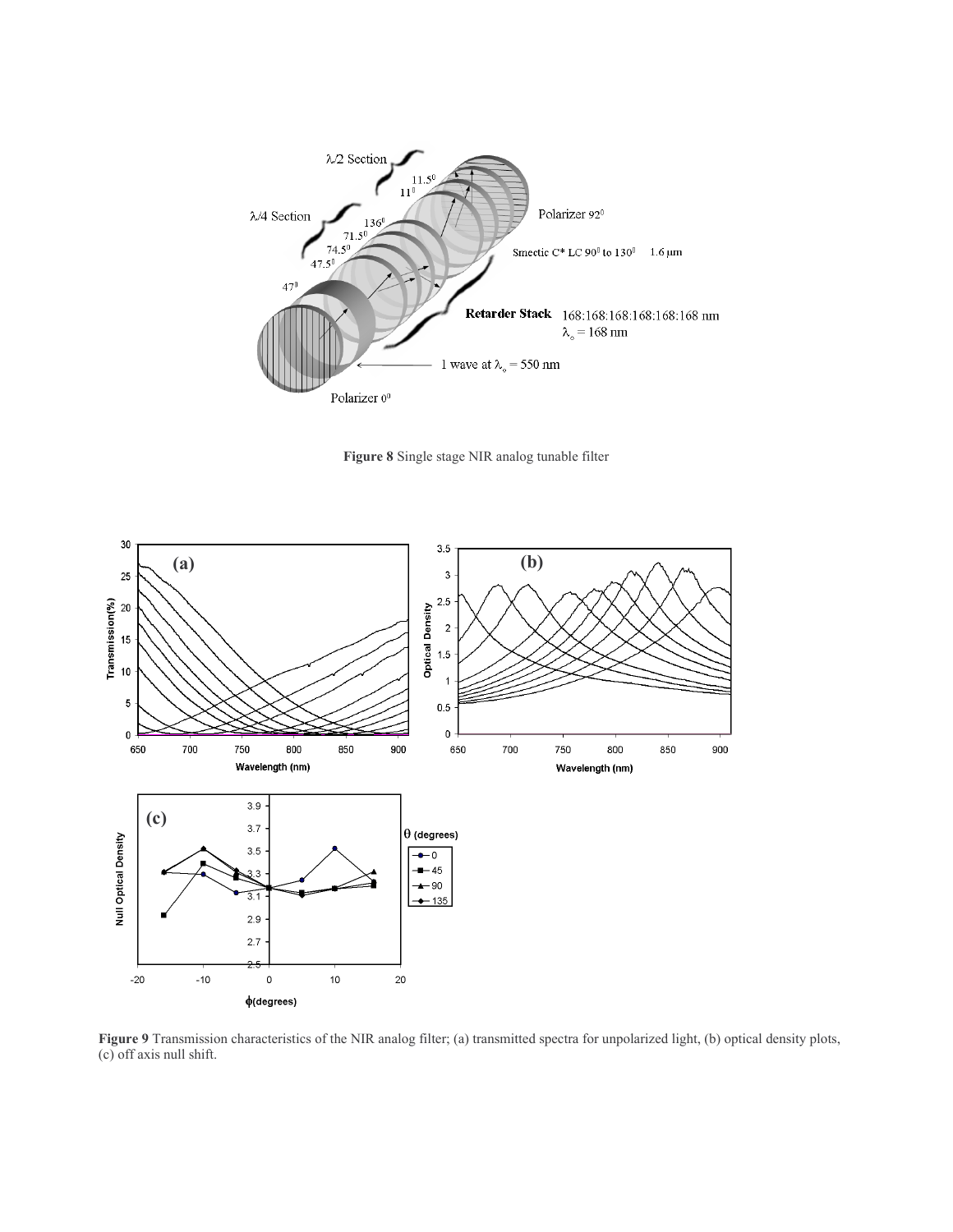

Figure 10 Construction of the visible "comb filter".

#### 3.2 Binary Filters

In the binary devices constructed, a liquid crystal compound which provided a 45° switching angle was chosen to provide ideal rotatable halfwave plates in the centre of the spectral band of the corresponding filter stage. Throughput was significantly lower in these devices as compared to the analog filters because of increased design complexity involving more retarder sheets and the requirement for dual stage operation. On the other hand the increase in passive elements yielded higher spectral definition

A filter referred to as a "comb filter" was constructed as shown in Figure 10. It operates on the principle of two spectrally separated interleaving comb functions associated with a particular stage of the filter. An ideal filter of this type would transmit a sufficiently high density of "comb peaks" in each state to maintain a broadband "white light" throughput in all circumstances. Blocking out unwanted radiation is then a matter of switching between combs without any perceivable change in transmission. In practice, however, achieving this level of performance would require a prohibitively large number of retarder sheets in each stack resulting in unacceptably degraded imaging. The number of retarder sheets used in the filter demonstrated is already considerable. The thicker sections of Figure 10 are built from several layers and in total 44 sheets are used to build this filter over the two stages. Each stage of the filter presented is constructed around a modified Solc filter geometry described elsewhere<sup>12</sup> which requires fewer elements than a standard Solc filter and is less subject to retarder misorientation errors..

Figure 11 shows the transmission characteristics of the comb filter. In addition to the interleaving comb states shown there are two other states corresponding to the two other switching combinations of the FLC's in addition to the dithered state. In the "black" state both stages are open simultaneously, and being complementary, each spectral function blocks the other with no net transmission. In the "white state" the combination of both comb states is transmitted as the FLC's produce the appropriate polarization rotation to sample the combined transmission functions of both stages. The modeled plots, generated with switching FLC devices and dichroic polarizers, predict a greater transmission than that actually measured. The losses in the constructed device are principally due to absorption and scatter in the NRF sheets which is significant due to the number of layers used. The construction of the filters could be improved by using higher order NRF material to replace a stack of lower order sheets. This would decrease the error in the relative angular orientation of sheets and improve the quality of the transmitted image by reducing the number of layer interfaces which cause distortion. Comb filters of the type described, but with reduced numbers of retarder sheets, can also be constructed at the cost of introducing spectral overlap between complimentary states at the tails of the transmission peaks.

In the ideal case, the filter would exhibit identical chromaticity for both comb states, however, the present results show that the filter switches between orange and green states of low saturation. The dithered state has essentially no color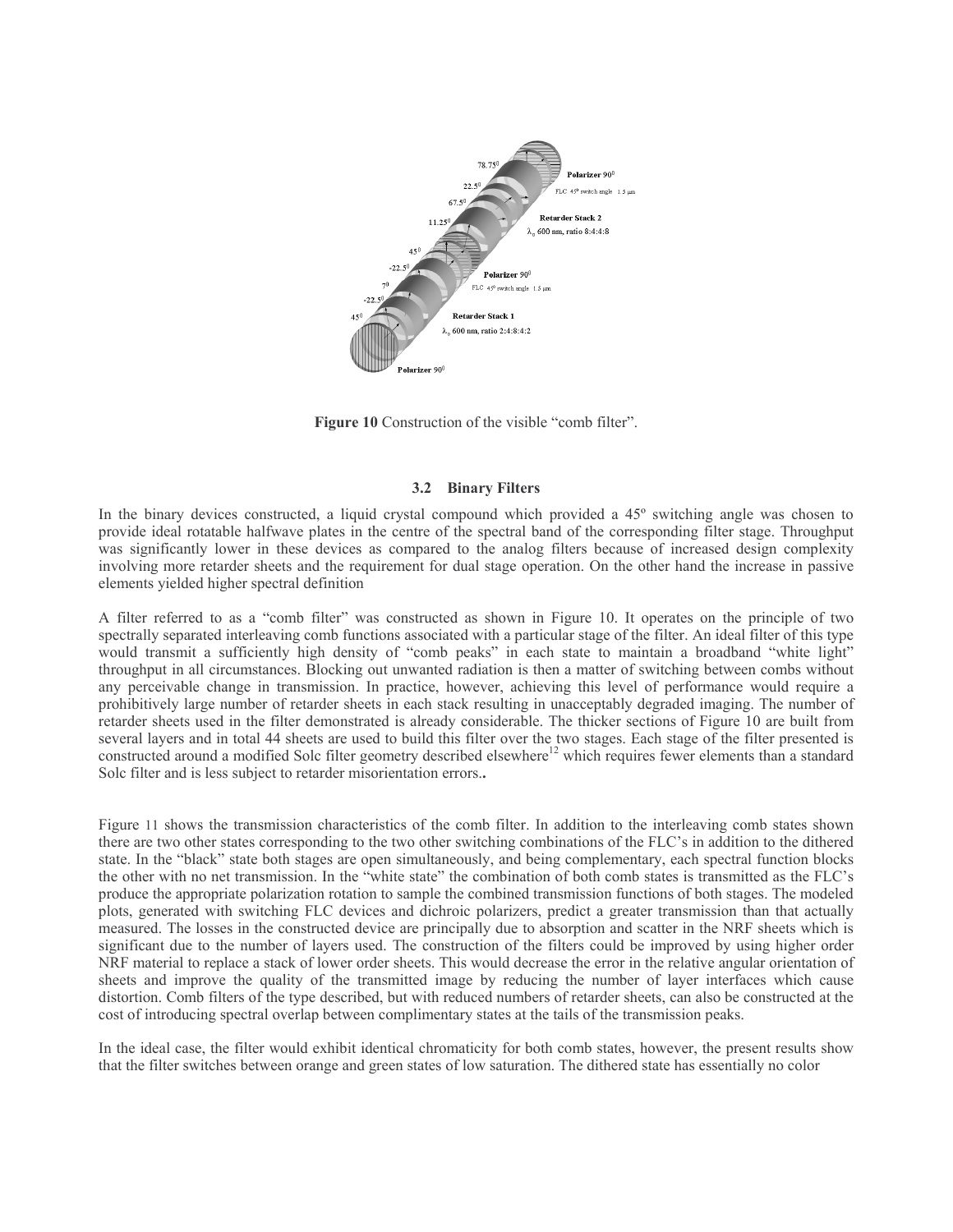

Figure 11 Transmission states and optical density plots of the comb filter for unpolarized input; (a) and (b) modeled spectra, (c) and (d) measured spectra, (e) chromaticity points for the two comb states and for the dithered state, (f) off-axis optical density at the 550 nm null in one of the comb states.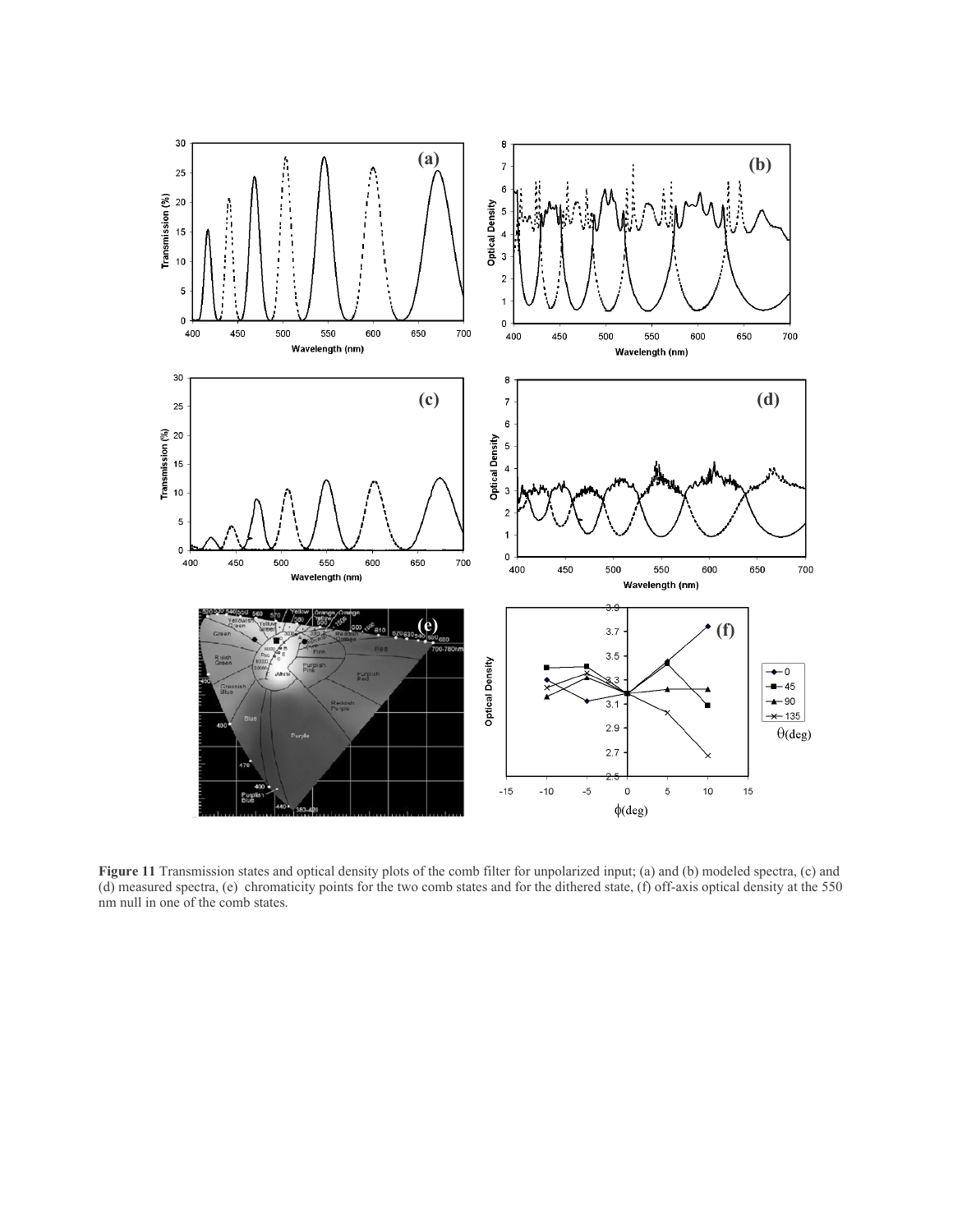

Figure 12 Construction of the "half-switch" filter

saturation. The filter optical density in the stop bands is seen to vary between 3 and 4. Improvements to this can be expected if the filter construction is simplified and applied with greater precision. The off-axis data shown is typical for this type of filter with large retarder stacks; the OD is seen to vary between 2.7 and 3.7 in the  $\theta$ - $\phi$  region examined although the null position remained essentially fixed.

A second type of binary filter, a so called "half-switch" filter was also constructed using the double stage geometry shown in Figure 10 but with interchanging spectral halves instead of combs. The construction of this filter required the fabrication of retarder stacks with a square wave transmission profile but displaced the appropriate amount in each case to yield non-overlapping states. The filter construction is shown in Figure 12 and the transmission characteristics in Figure 13. The peak transmission is superior to the comb filter, as is the overall wavelength integrated transmission in each state which is a better measure of the perceived throughput of the filter. The drop-off in the blue is due to absorption by the dichroic polarizers.

### **4 CONCLUSION**

We have demonstrated novel optical filters for visible and NIR operation which are designed to provide a high OD null anywhere in the tuning band. Using a novel liquid crystal compound in surface stabilized smectic C\* cells, a double tilt angle of  $80^\circ$  is exploited to provide a 260 nm spectral tuning range in the visible and in the NIR for two different filters. Binary filters have also been demonstrated which can switch between complimentary spectral states by employing two filter stages with retarders stacks configured for transmission of the desired complimentary spectral functions, and binary FLC devices which act as switchable halfwave plates.

The analog filters exhibit acceptable optical throughput for polarization based devices and can be further optimized by using appropriate fabrication methods. The binary filters, on the other hand, suffer from low transmission due to the large number of layers built into the retarder stacks. Simplifications are proposed which would employ single retarder layers in place of a multilayer stack with identical component orientation, and by sacrificing some spectral definition to reduce the number of layers used.

Modeling efforts predicted high OD's, up to 6 in some cases, for the filters designed. Measured OD's were more in the region of 3. Improvements to this are predicted with more precise fabrication procedures and material characterization.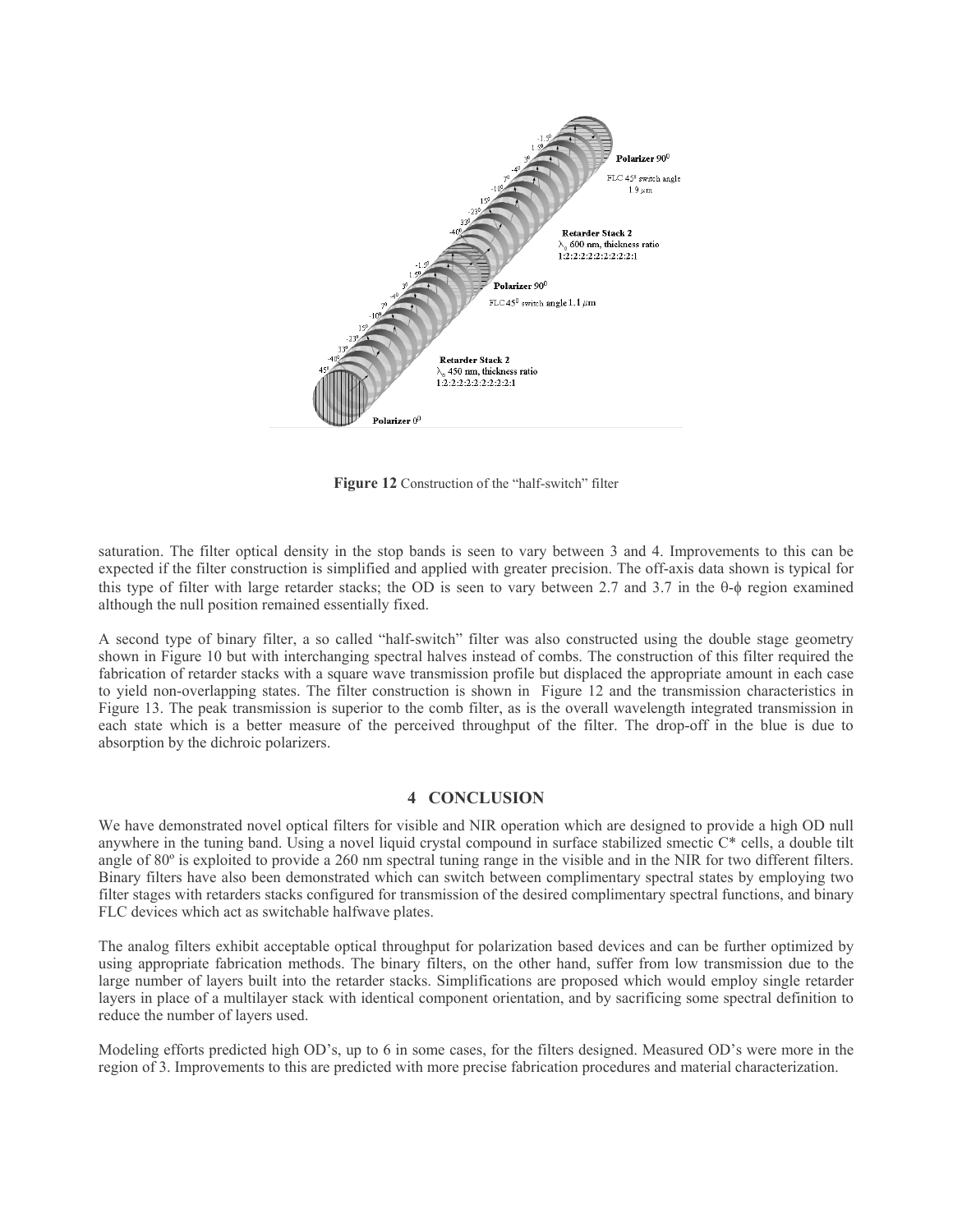

Figure 13 Transmission states and optical density plots of the half-switch filter for unpolarized input; (a) and (b) modeled spectra, (c) and (d) measured spectra, (e) chromaticity points for the two spectral states and fo